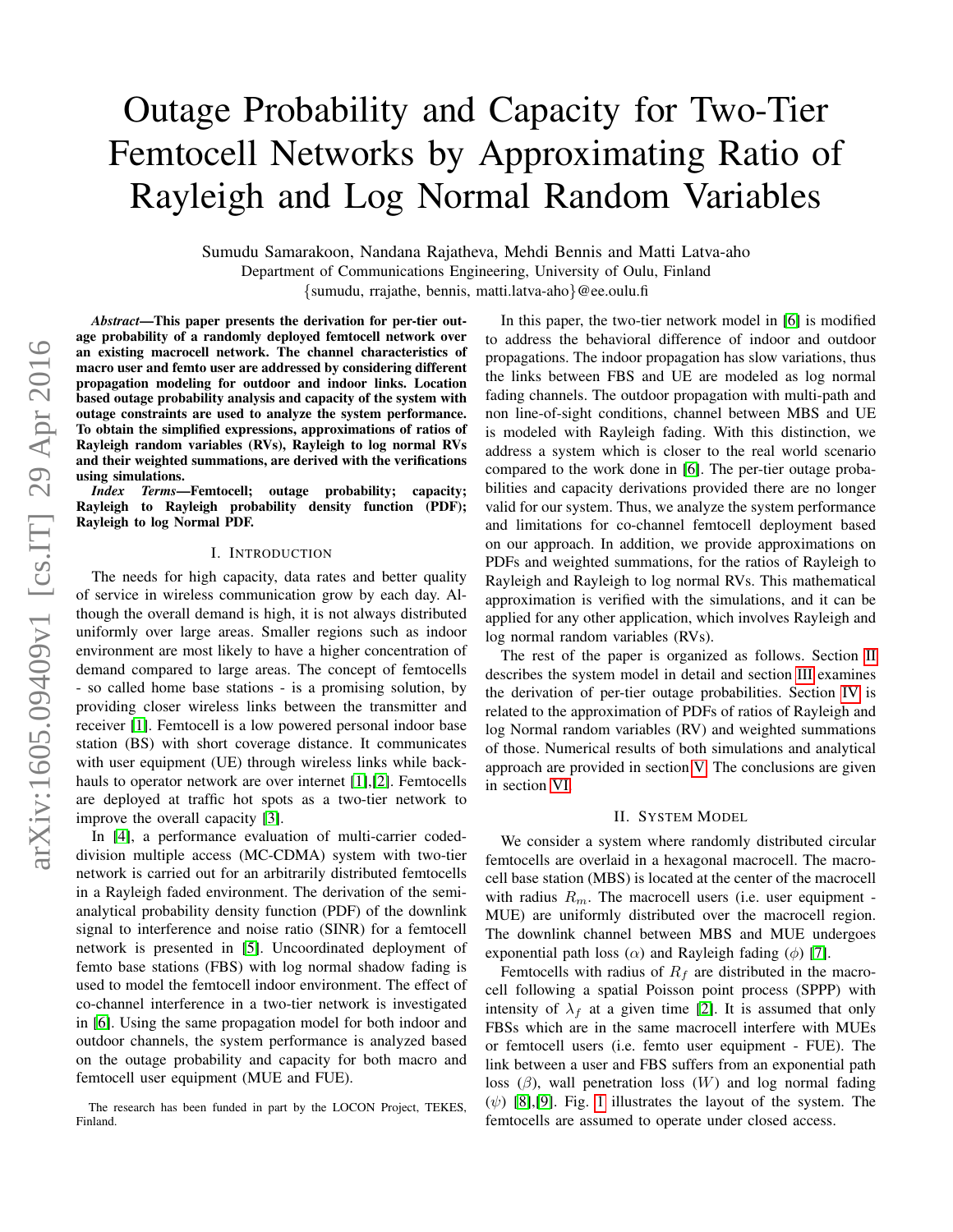

<span id="page-1-1"></span>All the indoor and outdoor channel fading are assumed to be independent from the positions of BSs and UEs. The effects of the thermal noise are neglected due to the involvement of a higher number of BSs [\[10,](#page-4-10) p.428-433].

In terms of notation we consider the j-th MBS is  $M_i$  and *i*-th FBS is  $F_i$ . The MBS of the interested macrocell is  $M_0$ and the set of neighboring MBSs is  $\Omega = \{M_i | j \neq 0\}$ . For femtocells,  $F_0$  is the FBS which serves the desired FUE and  $\Lambda = \{F_i\}$  is the set of all the femtocells in the 0-th MBS.  $\mathbb{P}(\cdot)$  function denotes the calculated probability.

#### <span id="page-1-0"></span>III. PER-TIER OUTAGE PROBABILITY AND CAPACITY

The worst case scenario of the interference is considered by assuming that all BSs are using the same frequency band for their communication. Therefore, the set of interfering MBSs with 0-th MBS - MUE communication is  $\Omega_m = \Omega$  (all the neighboring MBSs) and, for FBS - FUE communication is  $\Omega_f = (\Omega \cup M_0)$  (all the MBS). The interference from MBSs on MUE  $(I_{m,m})$  and FUE  $(I_f, m)$  can be calculated by

$$
I_{m,m} = \sum_{j \in \Omega_m} P_j \psi_j D_j^{-\alpha} \; ; \quad I_{f,m} = \sum_{j \in \Omega_f} W P_j \psi_j D_j^{-\alpha}, \quad (1)
$$

where  $P_j$  is transmission power of MBS  $M_j$ , and  $D_j$  is the distance between  $M_j$  and the UE with outdoor path loss exponent  $\alpha$ . W is the wall penetration loss. The random variable (RV)  $\psi_j$  denotes the fading component of the outdoor link with Rayleigh distribution with parameter  $\sigma_i$ . The interference from FBSs on MUE  $(I_{m,f})$  and FUE  $(I_{f,f})$  are given by

$$
I_{m,f} = \sum_{i \in \Lambda_m} W P_i \phi_i D_i^{-\beta} \; ; \quad I_{f,f} = \sum_{i \in \Lambda_f} W^2 P_i \phi_i D_i^{-\beta}, \tag{2}
$$

where  $\Lambda_m = \Lambda$  and  $\Lambda_f = (\Lambda - F_0)$ . The RV  $\phi_i$  represents the fading of indoor links, and is assumed to be  $LN(0, \sigma_i^2)$ .  $\beta$  is the indoor path loss exponent.

## *A. Macrocell Outage Probability*

The SIR of the MUE which is located at the position  $r$  is given by,

<span id="page-1-4"></span>
$$
SIR_{m,\underline{\mathbf{r}}} = \frac{P_0 \psi_0 r^{-\alpha}}{I_{c,c} + I_{c,f}} \tag{3}
$$

where  $r = ||\mathbf{r}||$ . The outage probability for MUE with cochannel density of  $\lambda_f$  is

<span id="page-1-3"></span>
$$
q_{m,\mathbf{r}}(\lambda_f) = \mathbb{P}\{\text{SIR}_{m,\mathbf{r}} < \gamma_m\} = \mathbb{P}\{Y > \frac{1}{\gamma_m}\} = \overline{F_Y}(y) \tag{4}
$$

where  $\gamma_c$  is the target SIR for a MUE. In order to simplify the calculation, we consider the aggregated interference of MUE (Y) rather than the SIR.  $\overline{F_Y}(y)$  is the complementary cumulative distribution function (CCDF) of Y.  $\overline{F_Y}(y)$  does not have a closed form solution, but can be approximated by modifying the femtocell distribution. Macrocell region (area is  $|H|$ ) is equally divided into N sub regions and the probability of a femtocell occurrence within a sub region is  $p = \frac{\lambda_f |H|}{N}$ . Therefore Binomial RVs  $\mathbf{X} (\mathbf{x}_k = [x_{k1}, x_{kN}]$  and  $\mathcal{X} = {\mathbf{x}_k}$ ) with probability p to be equal to 1 is assigned to each sub region to represent the femtocell configuration [\[6\]](#page-4-5). By considering the weighted sum of  $Y$  for given configuration  $x_k$  over X, we can calculate  $\overline{F_Y}(y)$  as,

$$
\overline{F_Y}(y) = \sum_{x_k \in \mathcal{X}} \overline{F_{Y|X}}(y|x_k) \mathbb{P}(X = x_k)
$$
 (5)

The conditional distribution can be expressed as

$$
F_{Y|X}(y|x_m) =
$$
  

$$
\mathbb{P}\left\{\sum_{j\in\Omega_m} \frac{P_j \psi_j D_j^{-\alpha}}{P_0 \psi_0 r^{-\alpha}} + \sum_{i\in\Lambda_m} \frac{W P_i \phi_i D_i^{-\alpha} x_{ki}}{P_0 \psi_0 r^{-\alpha}} > y \middle| \underline{\mathbf{x}} = x_k \right\}
$$
  
(6)

Considering equal subdivision,  $\mathbb{P}(\mathbf{X} = \mathbf{x}_m)$  is calculated using

<span id="page-1-2"></span>
$$
\mathbb{P}(\mathbf{X} = \mathbf{x}_k) = p^{\sum_{i \in \mathcal{N}} x_{k_i}} (1 - p)^{N - \sum_{i \in \mathcal{N}} x_{k_i}} \tag{7}
$$

We will show in Section [IV,](#page-2-0) that the ratios  $\frac{\psi_j}{\psi_0}$  and  $\frac{\phi_i}{\psi_0}$ are approximated as log normal RVs. Thus  $\begin{pmatrix} \psi_0 & \text{and} & \psi_0 \\ 6 & \text{becomes} \end{pmatrix}$ a weighted summation of log normal RVs, which can be simplified into single log normal RV by applying Fenton Wilkinson's method [\[11\]](#page-4-11),[\[12\]](#page-4-12). Therefore the closed form solution is,

$$
\overline{F_{Y|X}}(y|\mathbf{x_k}) = Q\left(\frac{\ln(\frac{1}{\gamma_m}) - m_m}{\sigma_m}\right)
$$
 (8)

where  $m_m$  and  $\sigma_m$  are the mean and standard deviation of resultant log normal RV derived in Section [IV-B.](#page-3-1) Thus, [\(4\)](#page-1-3) can be rewritten as follows;

$$
q_{m,\mathbf{r}}(\lambda_f) = \sum_{\mathbf{x_k} \in \mathcal{X}} Q\left(\frac{-\ln(\gamma_m) - m_m}{\sigma_m}\right) \mathbb{P}(\mathbf{X} = \mathbf{x}_k) \tag{9}
$$

#### *B. Femtocell Outage Probability*

The worst case scenario is when the FUE is at the edge of the 0-th femtocell and needs to be served by the 0-th FBS. The SIR for FUE is given as;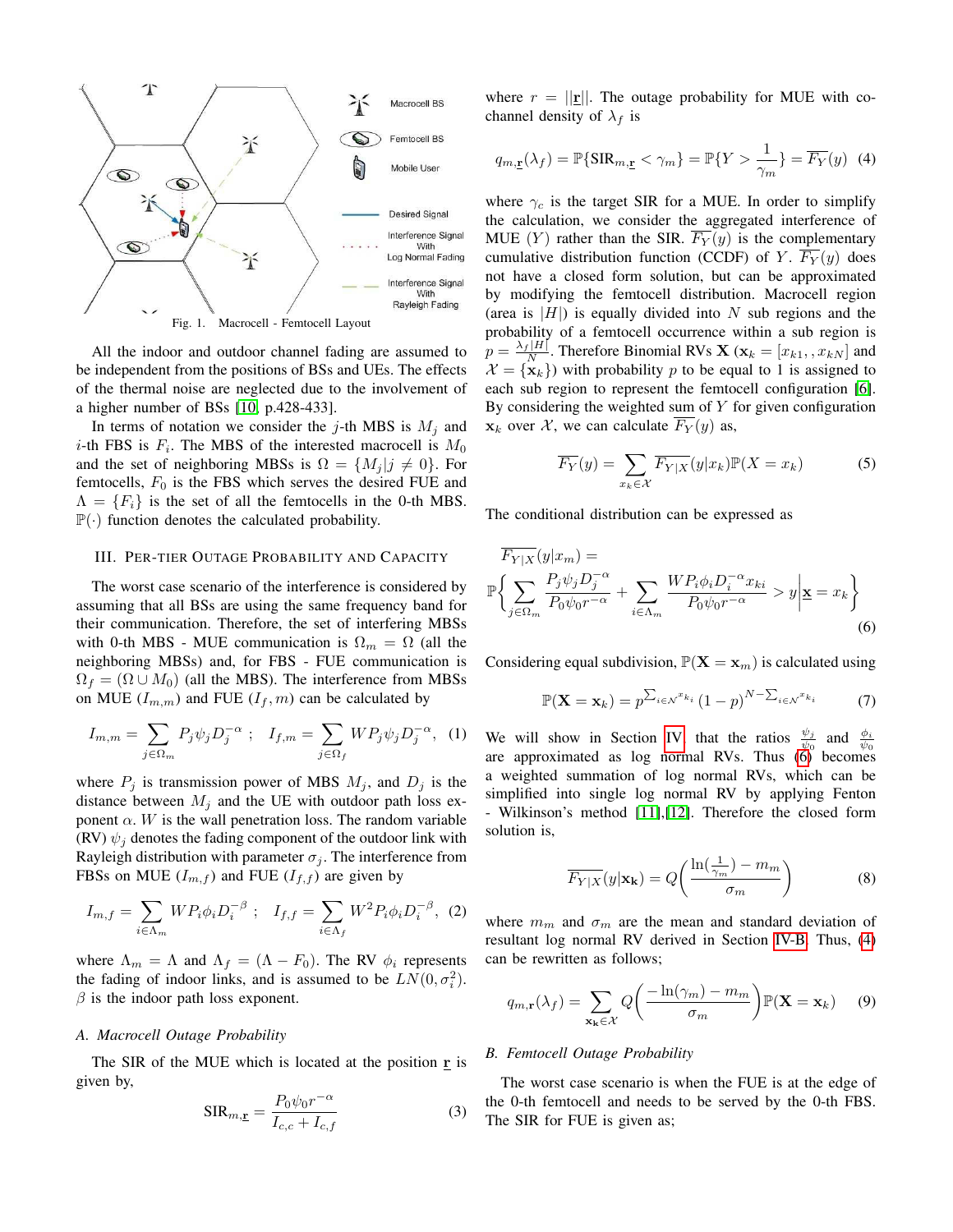

<span id="page-2-2"></span>This expression contains a log normal RV  $\phi_0$  instead of a Rayleigh RV in [\(3\)](#page-1-4). Hence its CCDF contains a weighted sum of ratio of log normal RV to a log normal RV and ratio of Rayleigh RV to log normal RV. Continuing the previous steps, we obtain the outage probability for FUE as;

$$
q_{f,\mathbf{r}}(\lambda_f) = \sum_{\mathbf{x}_k \in \mathcal{X}} Q\left(\frac{-\ln(\gamma_f) - m_f}{\sigma_f}\right) \mathbb{P}(\mathbf{X} = \mathbf{x}_k)
$$
 (11)

where  $\gamma_f$  is the target SIR for any FUE. The calculation of  $m_f$  and  $\sigma_f$  is provided in section [IV-B.](#page-3-1)

# *C. Total Transmission Capacity*

The total transmission capacity (TC) can be obtained using spatial throughput (ST), concurrent thriving transmissions per unit area, constrained with quality of service (QoS) require-ment [\[13\]](#page-4-13), [\[6\]](#page-4-5). For a given  $\lambda_f$ , ST  $\tau(\lambda_f)$  can be determined by the product of average successful probability and the transmission density such that,

<span id="page-2-1"></span>
$$
\tau(\lambda_f) = \frac{1}{|H|} [1 - q_m(\lambda_f)] + \lambda_f [1 - q_f(\lambda_f)] \tag{12}
$$

where  $q_m(\lambda_f)$  and  $q_f(\lambda_f)$  are the average outage probabilities for MUE and FUE, respectively. Let us define the QoS constraint such that the allowable failure fraction for macrocell transmissions is  $\epsilon_m$  and for femtocell transmissions  $\epsilon_f$ . Along with it, the expression [\(12\)](#page-2-1) is modified and provides the TC as follows;

<span id="page-2-6"></span>
$$
C = \frac{1}{|H|} [1 - q_m(\overline{\lambda_f})] + \lambda_f [1 - q_f(\overline{\lambda_f})]
$$
(13)

where  $\overline{\lambda_f} = \min(q_m^{-1}(\epsilon_m), q_f^{-1}(\epsilon_f))$  is the optimal femtocell density under the QoS requirement [\[6\]](#page-4-5).

# <span id="page-2-0"></span>IV. APPROXIMATING TO LOG NORMAL DISTRIBUTION

Deriving PDFs of ratios in Rayleigh and log normal faded environment are provided in [\[14\]](#page-4-14),[\[15\]](#page-4-15). Ref. [\[14\]](#page-4-14) provides an approximation in Rayleigh only environment while [\[15\]](#page-4-15) considers a system which has both Rayleigh and log normal fading with no difference in the indoor and outdoor links. In our case, we approximate the ratios to log normal RVs and caluculate the numerical values.

## *A. PDFs of ratios*

We follow three main steps to obtain the approximated PDF. Initially we define a RV  $Z$  where  $e^Z$  is equal to the ratio. With this transformation we find the expression for  $f_Z(z)$ , i.e. PDF of Z. Then we calculate the mean  $\mathbb{E}[Z]$  and the variance  $\mathbb{V}[Z]$  from the actual PDF. We define the calculated PDF as  $N(\mathbb{E}[Z], \mathbb{V}[Z])$ ; a normal PDF which is compared with the actual PDF. Finally, starting from the calculated PDF, we change the mean and the variance of normal distribution and calculate the point-wise difference from the actual PDF (pointwise errors). We select the normal distribution which has the minimum sum of errors as the approximated PDF.

<span id="page-2-4"></span>*1) Ratio of Rayleigh RV to Rayleigh RV:* Let  $\psi_0$  and  $\psi$  be i.i.d. Rayleigh RVs with parameter  $\sigma$ . We define the RV Z s.t.  $e^Z = \frac{\psi}{\psi_0}$ . With the conditional PDF  $f_{Z|\psi_0}(z|\psi_0) = f_{\psi}(\psi)\frac{d\psi}{dz}$ , the PDF of  $Z$  can be found using

$$
f_Z(z) = \int_0^\infty f_{Z|\psi_0}(z|\psi_0) f_{\psi_0}(\psi_0) d\psi_0 = \frac{2e^{2z}}{(1+e^{2z})^2}
$$
 (14)

The mean and the variance of Z are calculated using  $f_Z(z)$ , which are 0 and 0.6179 respectively. Hence the normal PDF for calculated moments is  $N(0, 0.6197)$ . The actual PDF and calculated PDF are plotted in Fig. [2](#page-2-2) along with the approximated PDF, which is obtained by iterations. Approximated PDF is  $N(0, 0.7979^2)$ , thus the RV  $\frac{\psi}{\psi_0}$  can be approximated to a  $LN(0, 0.7979^2)$ .

<span id="page-2-5"></span>*2) Ratio of Rayleigh RV to Log Normal RV:* Let  $\psi$  be a Rayleigh RV with parameter  $\sigma$  and  $\phi$  be a log normal RV with parameters 0 and  $\sigma$ . RV Z is defined as  $e^{\overline{Z}} = \frac{\phi}{\psi}$ . With a similar approach we can obtain the PDF of Z which is,

$$
f_Z(z) = \frac{1}{\sqrt{2\pi}\sigma^2} \exp\{-2(z-\sigma^2)\}\times
$$

$$
\int_{-\infty}^{\infty} \exp\left\{\frac{-\mu^2 - e^{-2(z-2\sigma^2)}e^{2\mu}}{2\sigma^2}\right\} d\mu \qquad (15)
$$

where  $\mu = \ln \psi + (z - 2\sigma^2)$ . This integration is evaluated using Trapezoidal rule with the simplification of  $\sigma = 1$  [\(16\)](#page-2-3).

<span id="page-2-3"></span>
$$
f_Z(z) = \frac{e^{-2z}}{\sqrt{2\pi}} \int_{-\infty}^{\infty} \exp\left\{ \frac{-\mu^2 - e^{-2(z-2)}e^{2\mu}}{2} \right\} d\mu \qquad (16)
$$

 $\mathbb{E}[Z] = -0.058$  and  $\mathbb{V}[Z] = 1.4112^2$  are calculated from  $f_Z(z)$ . The normal PDF for above calculated moments is  $N(-0.058, 1.4112<sup>2</sup>)$  and the obtained approximated normal PDF is  $N(-0.143, 1.1673^2)$ . Therefore the ratio is approximated into  $LN(-0.143, 1.1673^2)$ .

For the ratio of Rayleigh RV to log normal RV, which is now  $e^{Z_{new}} = \frac{\psi}{\phi} = e^{-Z}$ , we can deduce that it can be approximated to  $LN(0.143, 1.1673^2)$ .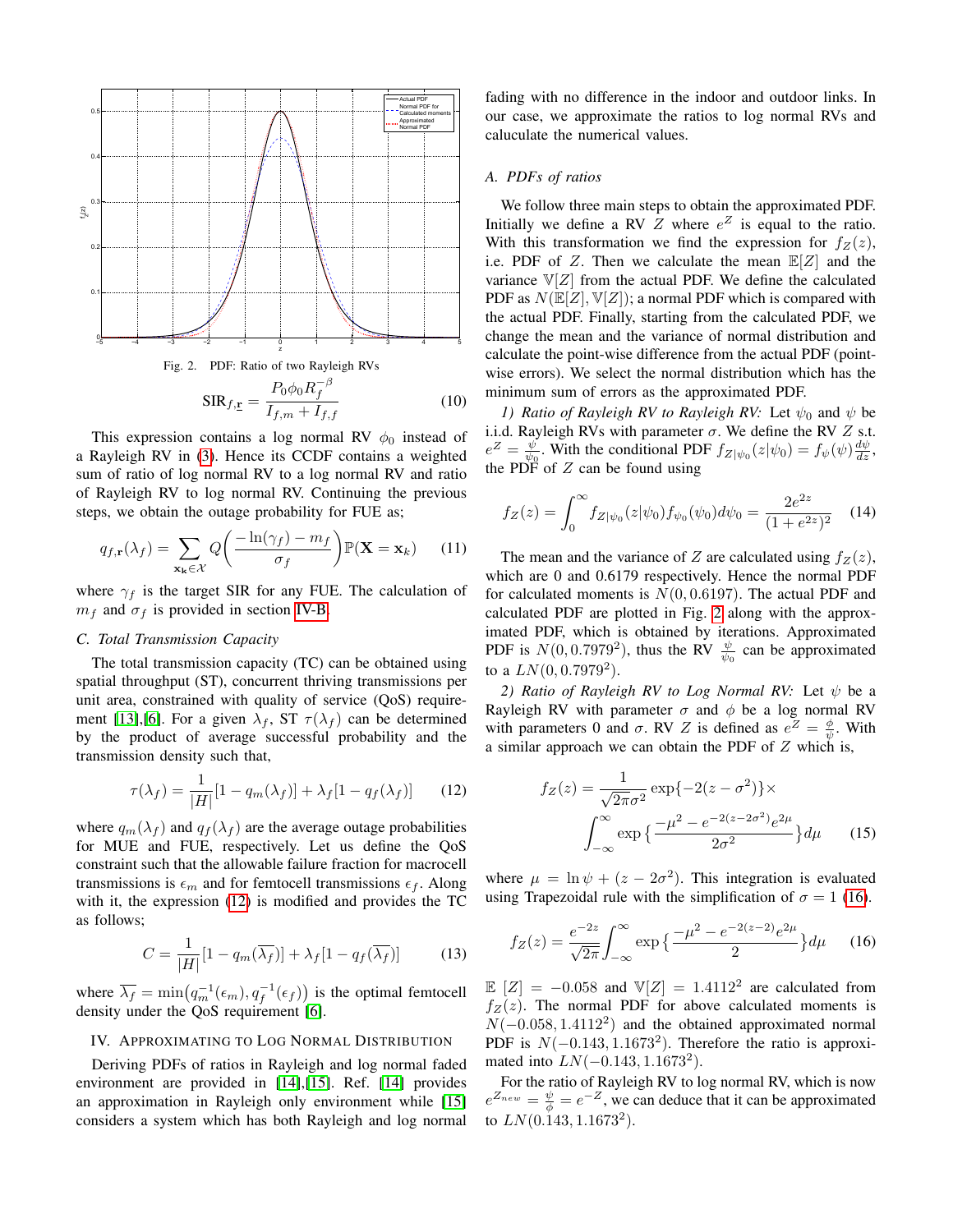

<span id="page-3-2"></span>Fig. 3. Comparison on weighted sum of approximated RVs of  $\frac{\psi_1}{\psi_0}$  and  $\frac{\psi_2}{\psi_0}$  $\delta_{cal} = 0.5017, \, \delta_{approx} = 0.6495$  and  $\delta_{minerr} = 0.4857$ 

,

#### <span id="page-3-1"></span>*B. Weighted summation*

In [\(6\)](#page-1-2), we need to calculate PDF of the weighted sum of RVs. For the ratio of log normal RVs, this can be accomplished using Fenton - Wilkinson's method [\[6\]](#page-4-5). We define a RV  $Z_k$ s.t.  $e^{Z_k}$  is equal to one of  $\frac{\psi_k}{\psi_0}$ ,  $\frac{\phi_k}{\psi_0}$  (when considering MUE) or  $\frac{\psi_k}{\phi_0}$ ,  $\frac{\phi_k}{\phi_0}$  (when considering FUE) where  $\psi$  and  $\phi$  are Rayleigh  $\phi_0$ ,  $\phi_0$  (when constantly 1 cm) where  $\phi$  and  $\phi$  are raying and log normal RVs, respectively. Then the required weighted sum can be rewritten in the form of  $e^{Z_x} = \sum_{k \in \Omega \cup \Lambda} \xi_k e^{Z_k}$ where  $\xi_k$  are the weights. The resultant log normal RV is  $e^{Z_x} \sim LN(m_x, \sigma_x^2)$  where the parameters are given as below.

$$
\mathbb{E}\left[e^{Z_m}\right] = \sum_{k \in \Omega \cup \Lambda} \xi_k e^{\delta_{kk}\sigma_{Z_k}^2}
$$
\n
$$
\mathbb{E}\left[e^{2Z_m}\right] = \sum_{k \in \Omega \cup \Lambda} \left(\xi_k^2 e^{2\sigma_{Z_k}^2} + \sum_{\substack{l \in \Omega \cup \Lambda \\ l \neq k}} \xi_k \xi_l e^{\frac{\sigma_{Z_k}^2 + \sigma_{Z_l}^2 + 2\delta_{kl}\sigma_{Z_k}\sigma_{Z_l}}{2}}\right)
$$
(17)

$$
m_x = 2\ln(\mathbb{E}[e^{Z_m}]) - 0.5\ln(\mathbb{E}[e^{2Z_m}])
$$
  
\n
$$
\sigma_x^2 = \ln(\mathbb{E}[e^{2Z_m}]) - 2\ln(\mathbb{E}[e^{Z_m}])
$$
\n(18)

For  $Z_1$  and  $Z_2$ ,  $\delta_{12} = \frac{\mathbb{E}[(Z_1 - \overline{Z}_1)(Z_2 - \overline{Z}_2)]}{\sigma Z_1 \sigma Z_2}$  $\frac{-\Delta_1[(\Delta_2 - \Delta_2)]}{\sigma_{Z_1} \sigma_{Z_2}}$  is the correlation coefficient. Using normal PDFs with calculated moments or approximated normal PDFs obtained in section [IV-A1,](#page-2-4)[IV-A2,](#page-2-5) two possible values can be obtained for  $\delta$  which we define as  $\delta_{cal}$  and  $\delta_{approx}$ , respectively.

Then we perform a simulation for the weighted summation Z and plot  $Pr(Z > \gamma)$  versus  $\gamma$ . It is compared with the analytical values which are obtained for both correlation coefficients,  $\delta_{cal}$  and  $\delta_{approx}$ . Finally, using a number of iterations we obtain the  $\delta = \delta_{minerr}$ , which provides the minimum square error with the simulated curve. A comparison is shown in Fig. [3.](#page-3-2) The obtained  $\delta_{minerr}$  values from calculations and simulations for the required combinations are given in Table [I.](#page-3-3)

#### V. NUMERICAL RESULTS

<span id="page-3-0"></span>With the following parameters, analytical results are compared with simulations. We select  $R_m = 500m$  and  $R_f =$ 

TABLE I CORRELATION COEFFICIENTS  $(\delta_{minerr})$ 

<span id="page-3-3"></span>

|                         | $\psi_1$<br>ψη | ψη     |                      | wι<br>Φn | Φr     |
|-------------------------|----------------|--------|----------------------|----------|--------|
| $_{\psi_2}$<br>$\psi_0$ | 0.4857         | 0.3879 | $\psi_2$<br>Φη       | 0.5252   | 0.4856 |
| $_{\varphi_2}$<br>ψη    | 0.3879         | 0.4895 | $_{\varphi_2}$<br>Φr | 0.4856   | 0.5    |



<span id="page-3-4"></span>Fig. 4. Outage probability;  $P_f = 22,25$ dBm,  $P_m = 50$ dBm &  $R_m =$ 500m.

20m. The central macrocell has an average of 20 femtocells with the intensity of  $\lambda_f$  and is surrounded by two rings of interfering macrocells. All BSs have omni directional antennas and, transmission powers for MBSs are  $P_m = P_j = 50$  dBm  $(j \in \Omega_m)$  and for FBSs  $P_f = P_i = 22,25$  dBm  $(i \in \Lambda)$ . For the path loss calculation,  $\alpha = 4$ ,  $\beta = 3$  and  $W = 12$  dB. Also we consider  $\gamma_m, \gamma_f$  to be 1 and 10, respectively.

First we analyze the outage probability (OP) for two different transmission power levels of FBSs as illustrated in Fig. [4.](#page-3-4) With the distance the received power for MUE degrades and therefore its OP increases. When FBS power is increased, the amount of interference to MUE becomes higher along with the OP. For FUE, as the distance from the central BS increases, the interference from 0-th MBS reduces. Thus FUE OP decreases with the distance. When we increase the FBS power, though it effects both the signal and the interference of FUE, the interference attenuates more due to wall penetration. Hence we can observe a lower FUE outage.

Fig. [5](#page-4-16) shows the behavior for different MBS transmission powers. Though it increases both signal and interference for MUE, due to the inverse relation of the distance, the effect from signal power on SIR is larger than the effects from the interference. Consequently the MUE OP decreases. However, this gain of MBS gives additional interference to the FUE. Thus we can see the rise of the FUE outage probability.

Fig [6](#page-4-17) gives the OP variation for two macrocell sizes. Both the signal strength for MUE and the interference from MBS to FUE are low if they are away from the MBS when the cell is large. Therefore, the OP is higher for the MUE and smaller for FUEs.

For the capacity calculation, we set  $\epsilon_f = 0.045$  and consider two scenarios for MUE,  $\epsilon_m = 0.45$  and  $\epsilon_m = 0.475$ . Without the QoS requierment  $(\overline{\lambda_f})$ , we calculate the ST and then use